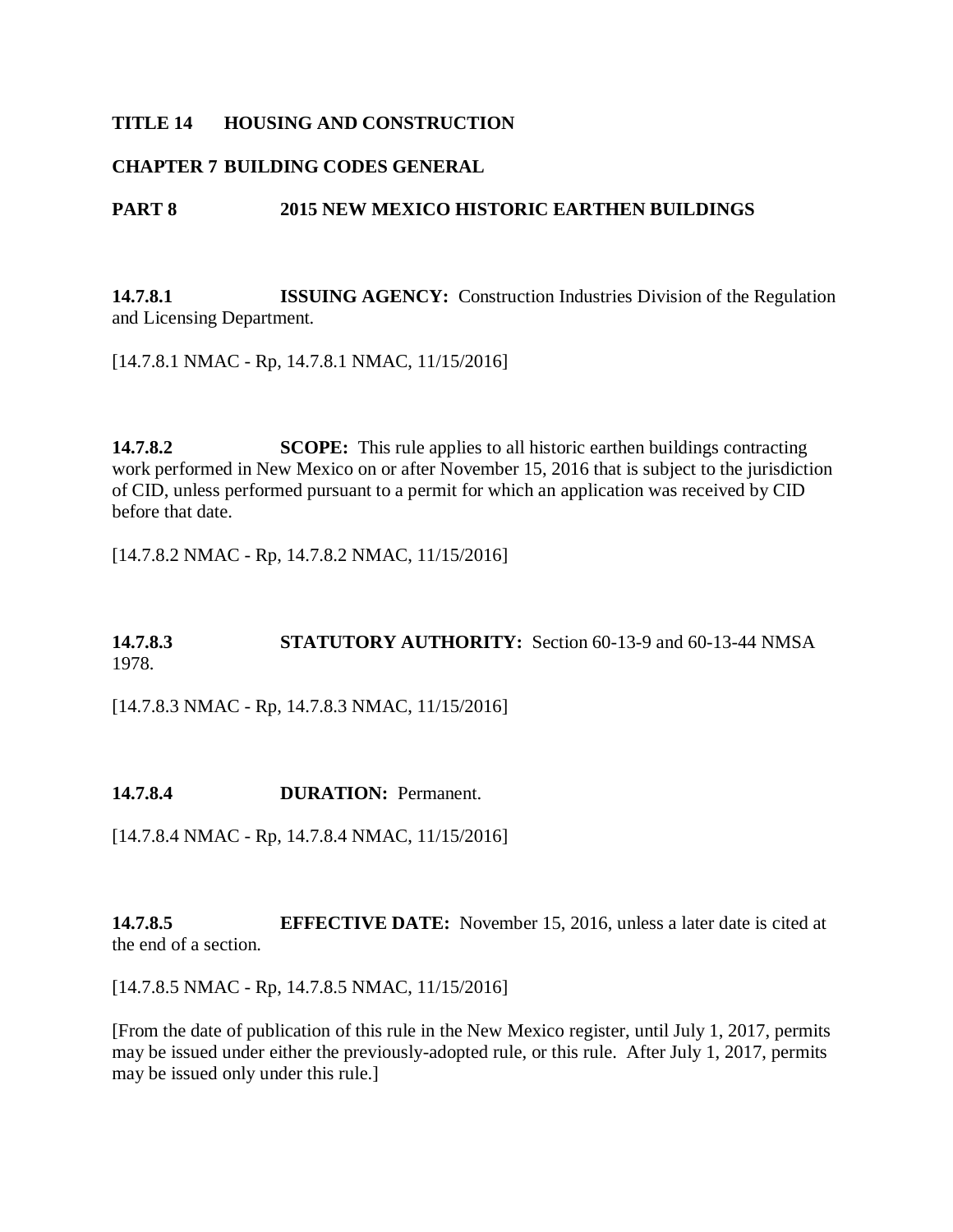**14.7.8.6 OBJECTIVE:** The purpose of this rule is to establish minimum standards for historic earthen buildings in New Mexico.

[14.7.8.6 NMAC - Rp, 14.7.8.6 NMAC, 11/15/2016]

#### **14.7.8.7 DEFINITIONS:**

**A. Alteration.** As used in this chapter, alteration applies to those changes necessary to return a historic earthen building to a documented or physically evidenced historic condition. Alterations that are not necessary to return a building to a documented historic condition or that involve more than fifty percent of the aggregate area of the building shall comply with the applicable provisions of the New Mexico Existing Building Code.

**B. Dangerous.** Any building or structure or any individual member with any of the structural conditions or defects described below shall be deemed dangerous.

**(1)** The stress in a member or portion thereof due to all factored dead and live loads is more than one and one third the nominal strength allowed in the applicable New Mexico building code for new buildings of similar structure purpose, or location.

**(2)** Any portion, member, or appurtenance likely to fail, or to become detached or dislodged, or to collapse and thereby injure persons.

**(3)** Any portion of a building, or any member, appurtenance, or ornamentation on the exterior, is not of sufficient strength or stability, or is not anchored, attached, or fastened in place, so as to be capable of resisting a wind pressure of two thirds of that specified in the applicable New Mexico Building Code for new buildings of similar structure, purpose, or location without exceeding the nominal strength permitted in the applicable New Mexico building code for such buildings.

**(4)** The building, or any portion of the building, is likely to collapse partially or completely because of dilapidation, deterioration, or decay; the removal, movement, or instability of any portion of the ground necessary for the purpose of supporting such building; the deterioration, decay, or inadequacy of its foundation; damage due to fire, earthquake, wind, or flood; or any other similar cause.

**(5)** The exterior wall or other vertical structural members list, lean, or buckle to such an extent that a plumb line passing through the center of gravity does not fall inside the middle one third of the base.

**C. Qualified historic earthen building.** Any earthen building or structure that is (1) listed in the *national register of historic places* or the *state register of cultural properties*; (2)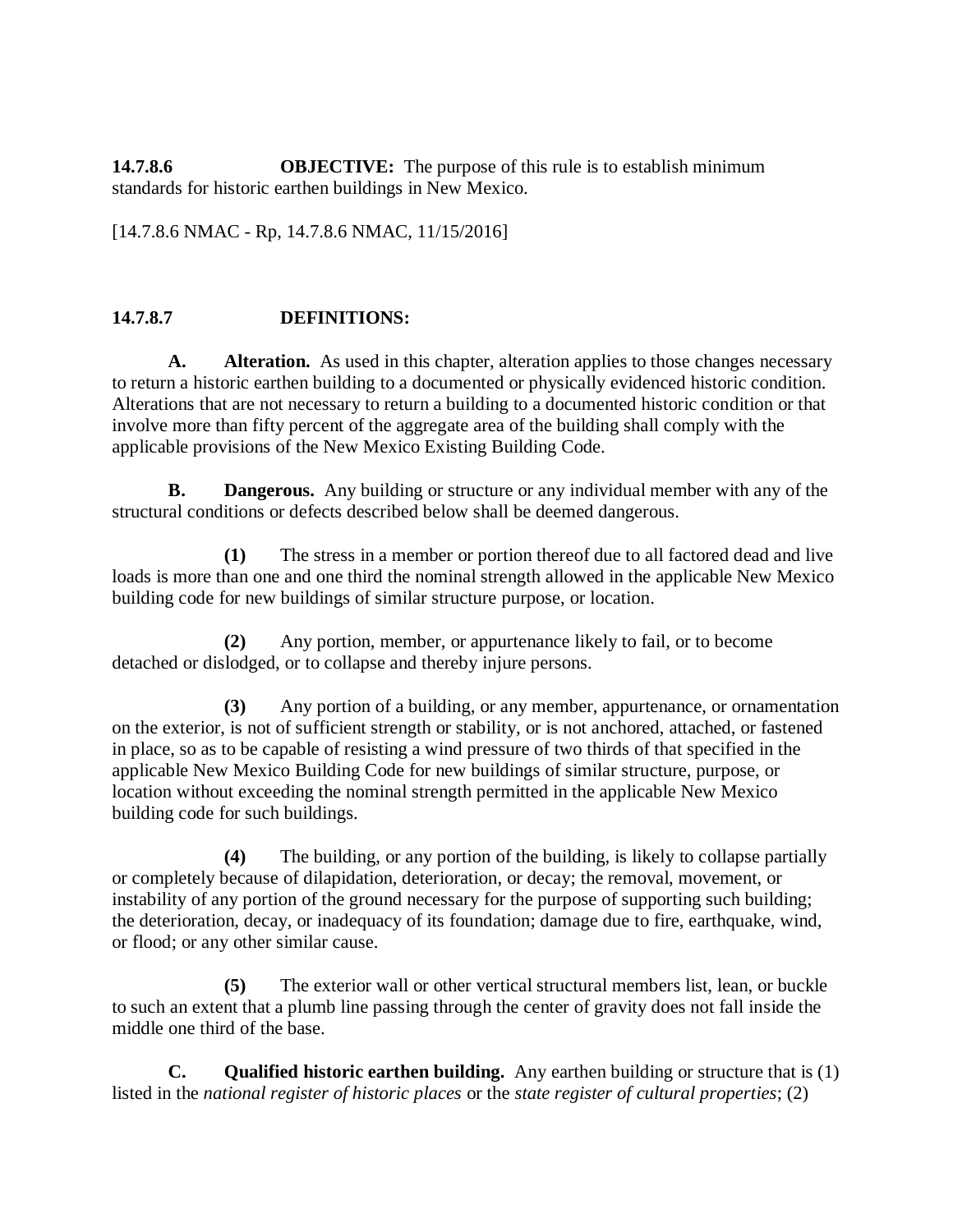designated as a historic building or structure by a state or local register, inventory, or survey; (3) certified as a contributing resource within a national or state register listed, or locally designated historic district; or (4) a building or structure that is certified, in writing by the state historic preservation office, as being eligible for listing in the *national register of historic places* or the *state register of cultural properties* either individually or as a contributing building to a historic district.

**D. Registered design professional.** An architect or an engineer registered or licensed in the state of New Mexico.

**E. Repair.** Renewal, renovation, or rehabilitation of an existing building or structure for the purpose of its continued use.

[14.7.8.7 NMAC - Rp, 14.7.8.7 NMAC, 11/15/2016]

**14.7.8.8 ENERGY CONSERVATION: General.** Historic earthen buildings undergoing repairs, alterations, or change of occupancy are not required to comply with the New Mexico Energy Conservation Code.

[14.7.8.8 NMAC - Rp, 14.7.8.8 NMAC, 11/15/2016]

# **14.7.8.9 ROOF DRAINAGE AND MOISTURE CONTENT OF WALLS:**

**A. General.** Historic earthen buildings undergoing repairs, alterations, or change of occupancy shall comply with this section.

**B. Report.** The roof drainage and the moisture content of the walls of a historic earthen building undergoing repair, alteration, or change of occupancy shall be investigated and evaluated in a written report that shall be filed with the code official. The report shall identify where the roof drainage system is deficient and what actions are necessary to correct those deficiencies. When deemed necessary by the code official, such report shall be prepared by a registered design professional.

[14.7.8.9 NMAC - Rp, 14.7.8.9 NMAC, 11/15/2016]

## **14.7.8.10 REPAIRS:**

**A. General.** Repairs to any portion of a historic earthen building shall be permitted with original or like materials and original methods of construction, subject to the provisions of this chapter.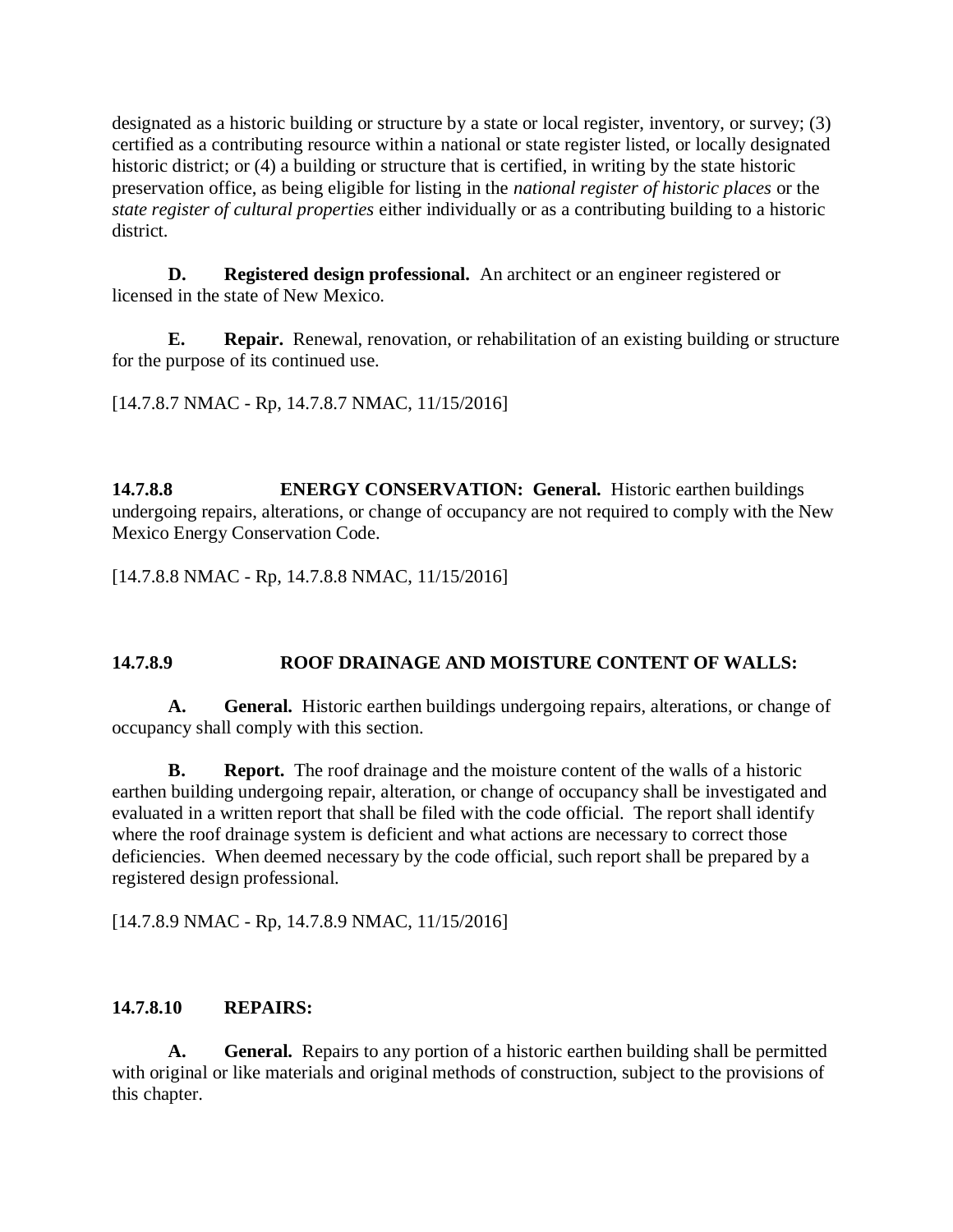**B. Dangerous buildings.** When a historic earthen building is determined to be dangerous, as defined herein, no work shall be required except as necessary to correct the identified unsafe condition(s).

**C. Replacement.** Replacement of existing or missing features using original materials shall be permitted. Partial replacement for repairs that match the original in configuration, height, and size shall be permitted. Such replacements shall not be required to meet the materials and methods requirements for new construction.

**D. Replacement glazing.** Replacement glazing in hazardous locations shall comply with the safety glazing requirements of Chapter 24 of the New Mexico Commercial Building Code or Section R308 of the New Mexico Residential Building Code.

**E. Exterior and interior finishes.** The use of historic exterior or interior finishes may be continued provided that the materials and their methods of application are specified in a report or plan and presented to the code official. When deemed necessary by the code official, such report or plan shall be prepared by a registered design professional.

[14.7.8.10 NMAC - Rp, 14.7.8.10 NMAC, 11/15/2016]

**14.7.8.11 ALTERATIONS: General.** In addition to the provisions of this chapter, alterations to a historic earthen building shall comply with Sections 1103 and 1104 of the New Mexico Existing Building Code.

[14.7.8.11 NMAC - Rp, 14.7.8.11 NMAC, 11/15/2016]

**14.7.8.12 CHANGE OF OCCUPANCY: General.** In addition to the provisions of this chapter, historic earthen buildings undergoing a change of occupancy shall comply with Sections 1101.2, 1103, and 1105 of the New Mexico Existing Building Code.

[14.7.8.12 NMAC - Rp, 14.7.8.12 NMAC, 11/15/2016]

# **14.7.8.13 STRUCTURAL:**

**A. General.** Historic earthen buildings undergoing repairs, alterations, or a change of occupancy shall comply with the applicable provisions of this section.

**B.** Intent. It is the intent of this section to preserve the integrity of qualified historic earthen buildings while providing a reasonable level of safety for the building users.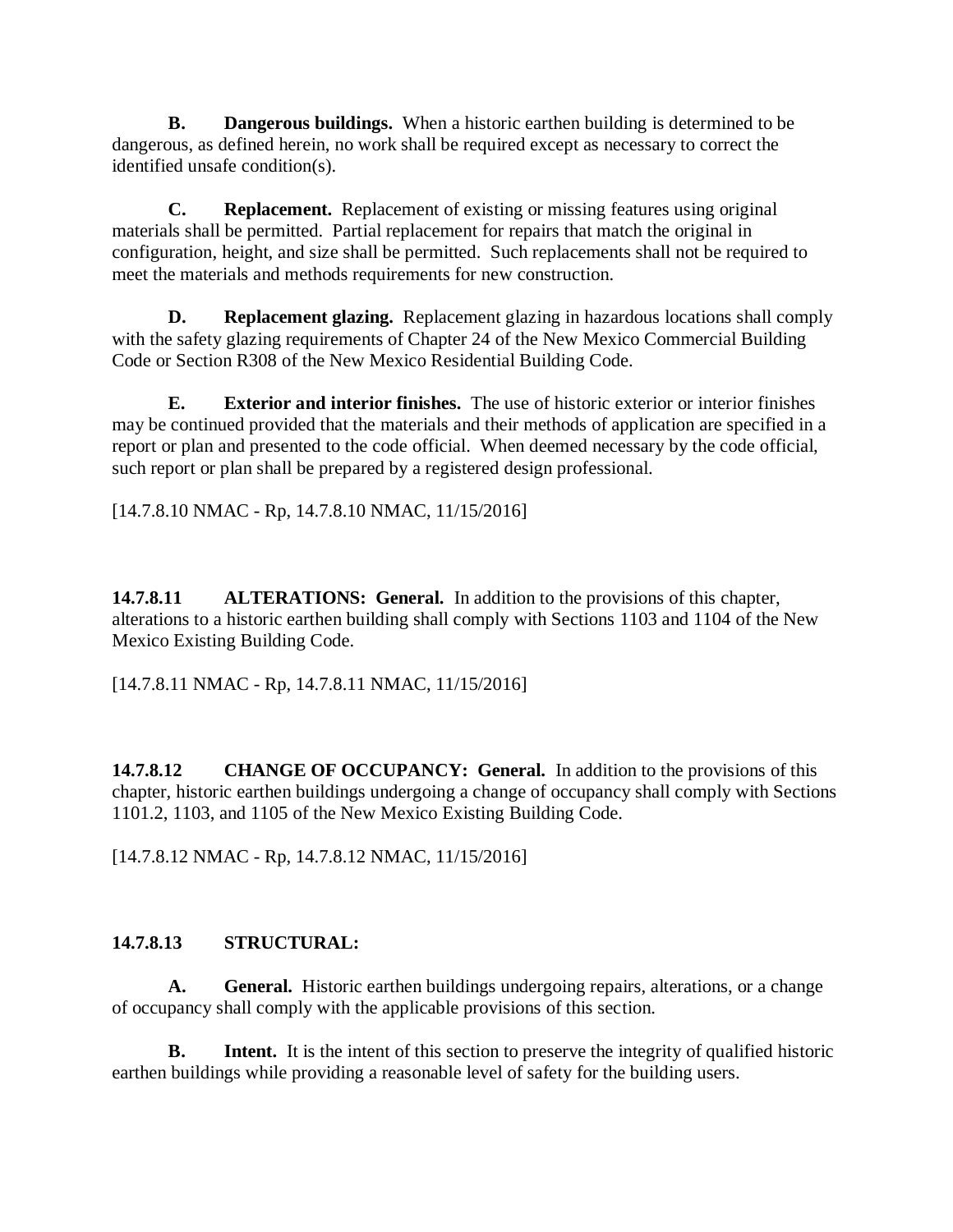**C. Report.** The structural condition of a historic earthen building undergoing repairs, alterations, or change of occupancy shall be investigated and evaluated in a written report that shall be filed with the code official. When deemed necessary by the code official, the report shall be prepared by a registered design professional.

**D. Unsafe structural elements.** Where it is determined that a component or a portion of a building or structure is dangerous, as defined herein, and is in need of repair, strengthening, or replacement, only that specific component or portion shall be required to be repaired, strengthened, or replaced.

**E. Reduction of strength.** Alterations shall not reduce the structural strength or stability of the building, structure, or any member thereof.

**F. Repairs and alterations.** Where the report finds that the majority of the existing building is in sound structural condition and capable of supporting the use for which it is intended, structural repairs and alterations shall be permitted with original or like materials and original methods of construction, subject to the provisions of this section.

**G. Roofs.** Earthen roofs may be repaired and their use continued where the structural report indicates that the supporting structure will adequately support the earthen material load and any additional materials introduced for repair to the earthen roof. A plan specifying materials used to repair an earthen roof and the method of application of such materials shall be prepared by a registered design professional and presented to the code official. **Exception.** Subject to the approval of the code official, the requirement for a plan prepared by a registered design professional may be waived for minor repairs where the structural report indicates adequate support and where the repairs continue the use of the existing historic material and construction details, and where any drainage deficiencies have been corrected.

# **H. Bond beams.**

**(1)** When a wall is being replaced or is in need of substantial repair, and the existing building has no bond beam, provisions shall be made for adequately distributing any concentrated loads from the roof structure into the wall. When deemed necessary by the code official, such provisions shall be detailed by a registered design professional.

**(2)** Where the original roof structure is removed from more than fifty percent of the aggregate area of the building, a continuous bond beam shall be provided in accordance with the requirements of this code for new construction.

**I. Walls.** Walls that are being reconstructed or replaced shall be constructed in accordance with the maximum height-to-thickness ratios specified in Table A1-g of the 2015 New Mexico Existing Building Code. Minor repairs and infills may be constructed in a manner similar to the original walls without conforming to the requirements of Table A1-G.

**J. Foundations.** Foundations constructed of historic materials may be repaired and their use continued when a design prepared by a registered design professional is provided to the